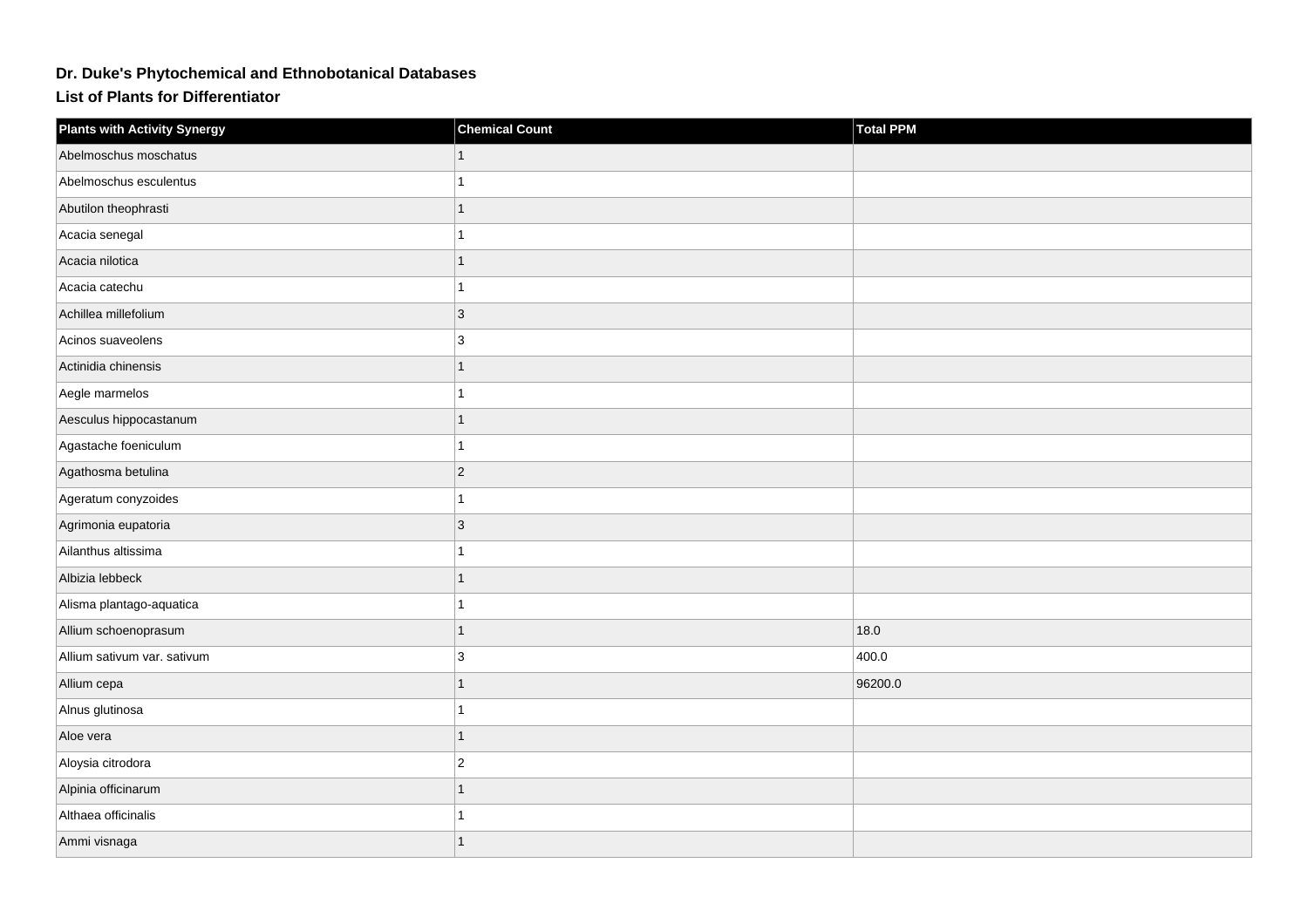| <b>Plants with Activity Synergy</b> | <b>Chemical Count</b> | Total PPM |
|-------------------------------------|-----------------------|-----------|
| Ammi majus                          | $\overline{c}$        |           |
| Ananas comosus                      | 1                     |           |
| Anastatica hierochuntica            |                       |           |
| Anemone pulsatilla                  | $\overline{1}$        |           |
| Anethum graveolens                  | $\overline{2}$        |           |
| Anisochilus carnosus                | $\overline{2}$        |           |
| Anogeissus latifolia                | 1                     |           |
| Apium graveolens                    | 3                     |           |
| Arachis hypogaea                    |                       |           |
| Araucaria bidwillii                 | $\overline{2}$        |           |
| Arctium lappa                       |                       |           |
| Arctostaphylos uva-ursi             |                       |           |
| Ardisia japonica                    | 1                     |           |
| Armoracia rusticana                 | 1                     |           |
| Arnica montana                      |                       |           |
| Artemisia dracunculus               | 3                     |           |
| Artemisia annua                     | 3                     |           |
| Artocarpus altilis                  | 1                     |           |
| Asimina triloba                     |                       |           |
| Aspalathus linearis                 | $\overline{2}$        |           |
| Asparagus officinalis               |                       |           |
| Astragalus membranaceus             |                       |           |
| Avena sativa                        |                       | 620.0     |
| Azadirachta indica                  |                       | 2000.0    |
| Ballota nigra                       |                       |           |
| Baptisia tinctoria                  |                       |           |
| Barosma betulina                    |                       |           |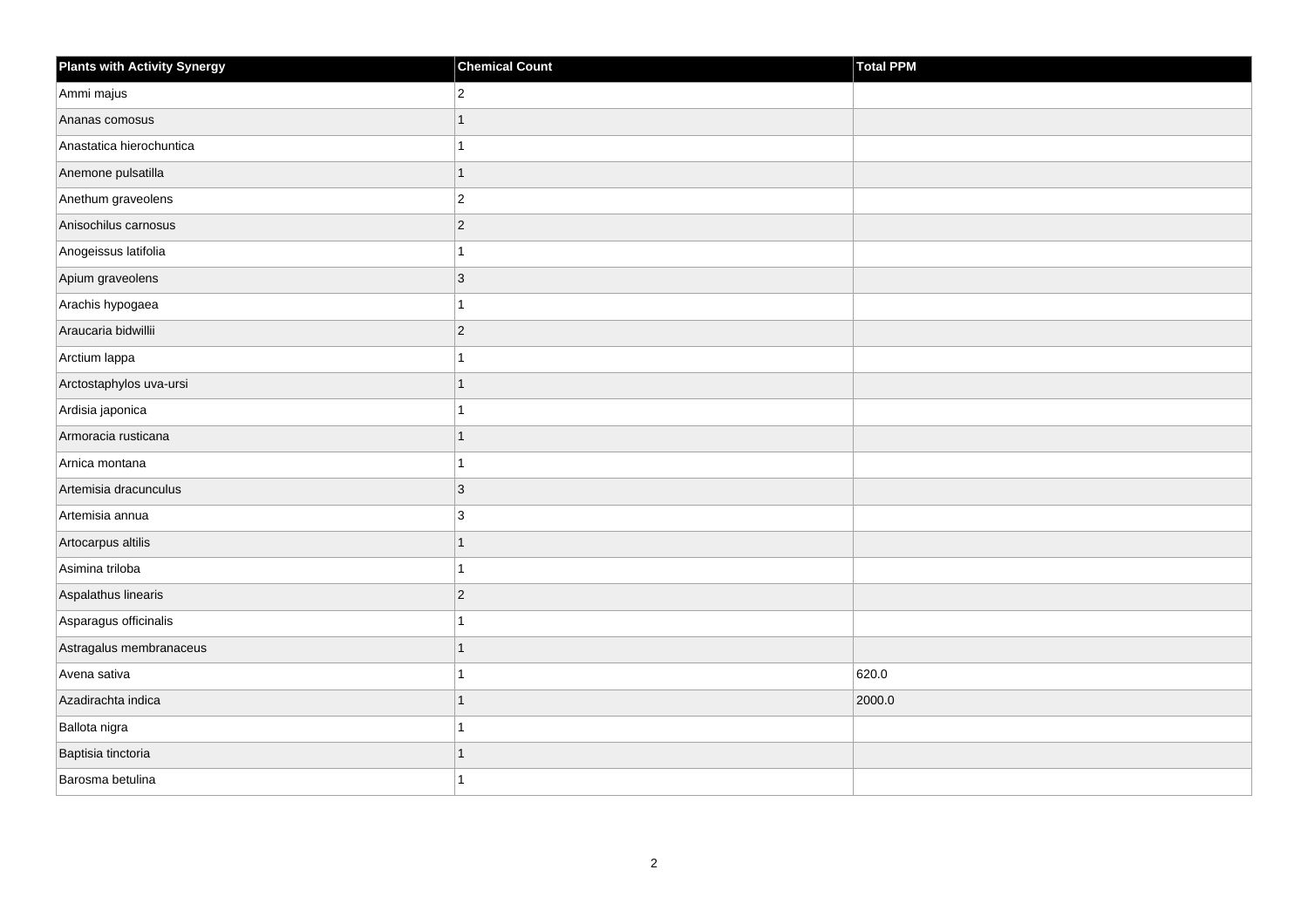| <b>Plants with Activity Synergy</b> | <b>Chemical Count</b> | Total PPM |
|-------------------------------------|-----------------------|-----------|
| Basella alba                        | $\mathbf{1}$          |           |
| Berberis vulgaris                   | 1                     |           |
| Beta vulgaris                       | 1                     |           |
| Boehmeria nivea                     | 1                     |           |
| Borago officinalis                  | $\mathbf{1}$          |           |
| Boswellia serrata                   | 3                     |           |
| Boswellia sacra                     | $\mathbf{1}$          |           |
| Brassica oleracea var. sabellica I. | 1                     | 100.0     |
| Brassica oleracea var. italica      | $\mathbf{1}$          |           |
| Brassica oleracea var. gemmifera    | 1                     | 50.0      |
| Brassica oleracea var. capitata I.  | 1                     | 200.0     |
| Brassica oleracea var. botrytis I.  | 1                     | 12.0      |
| Brassica oleracea                   | 1                     | 40.0      |
| Caesalpinia pulcherrima             | 1                     |           |
| Calamintha nepeta                   | $\overline{1}$        |           |
| Calendula officinalis               | 1                     |           |
| Camellia sinensis                   | $ 2\rangle$           | 20000.0   |
| Camptotheca acuminata               | 1                     |           |
| Capparis spinosa                    | $\mathbf{1}$          |           |
| Capsicum frutescens                 | 1                     | 126.0     |
| Capsicum annuum                     | $\overline{1}$        |           |
| Carum carvi                         | 1                     |           |
| Cassia tora                         | 1                     |           |
| Castanea sativa                     | 1                     |           |
| Catharanthus roseus                 | 1                     |           |
| Cedrus deodora                      | 1                     |           |
| Ceiba pentandra                     | 1                     |           |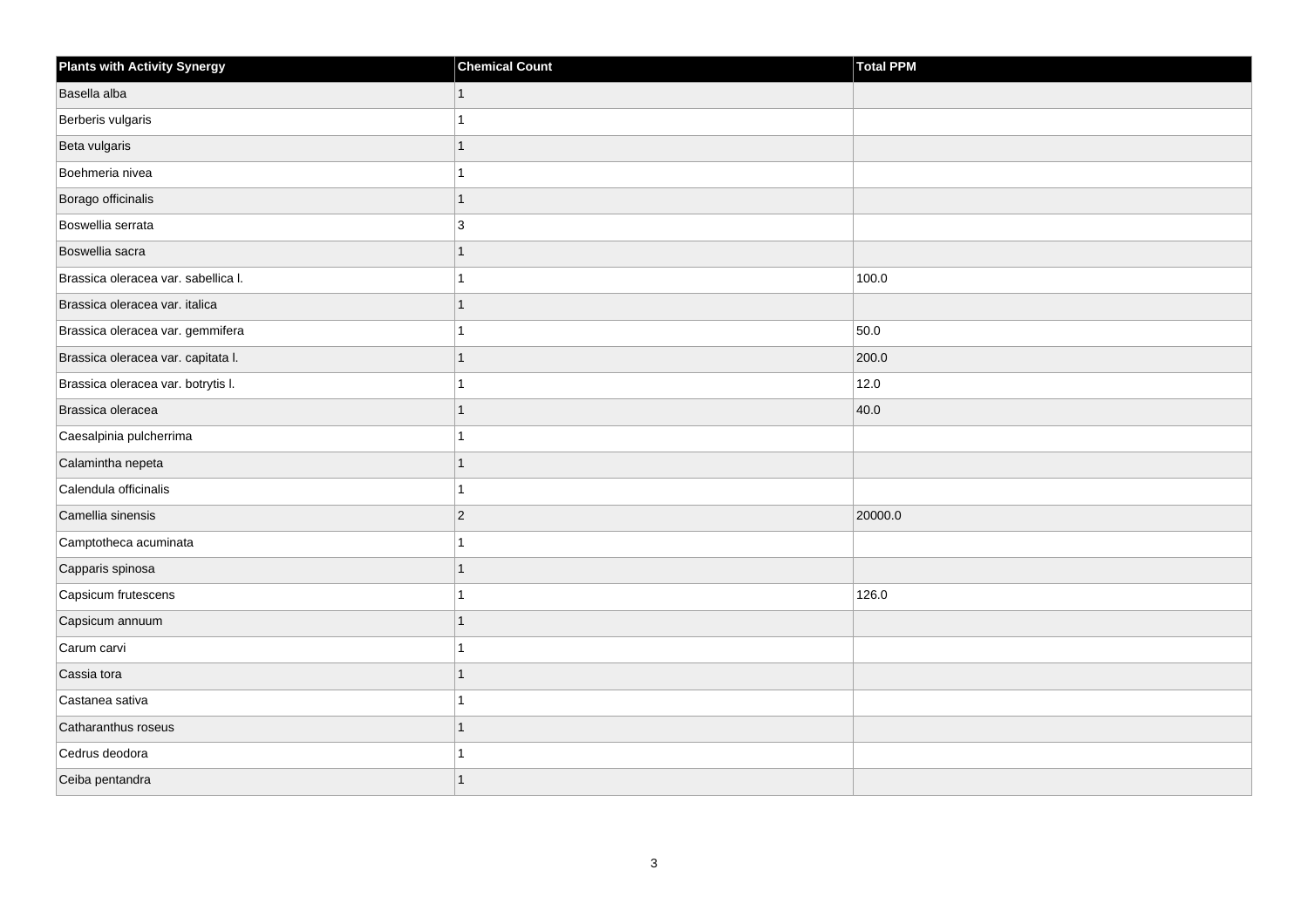| <b>Plants with Activity Synergy</b> | <b>Chemical Count</b> | Total PPM |
|-------------------------------------|-----------------------|-----------|
| Centaurea cyanus                    | 3                     |           |
| Centaurea calcitrapa                | $\overline{2}$        |           |
| Centella asiatica                   |                       |           |
| Ceratonia siliqua                   | $\overline{1}$        |           |
| Chamaemelum nobile                  | $\overline{2}$        |           |
| Chrysanthemum x morifolium          | 1                     |           |
| Cichorium intybus                   | $\overline{c}$        |           |
| Cichorium endivia                   | 1                     |           |
| Cinnamomum camphora                 |                       |           |
| Citrus sinensis                     | $\overline{2}$        |           |
| Citrus paradisi                     | $\overline{2}$        | 18000.0   |
| Citrus medica                       | 1                     |           |
| Citrus limon                        | $\mathbf{3}$          |           |
| Citrus aurantium                    | 1                     |           |
| Cnicus benedictus                   | $\overline{2}$        |           |
| Colchicum autumnale                 | 1                     |           |
| Commiphora wightii                  |                       |           |
| Consolida ajacis                    |                       |           |
| Conyza canadensis                   | 1                     |           |
| Coriandrum sativum                  | $\overline{2}$        |           |
| Coriaria thymifolia                 |                       |           |
| Coriaria myrtifolia                 | 1                     |           |
| Cornus mas                          |                       |           |
| Cornus florida                      |                       |           |
| Corylus avellana                    | 1                     |           |
| Crataegus rhipidophylla             | 3                     |           |
| Crataegus monogyna                  | 3                     |           |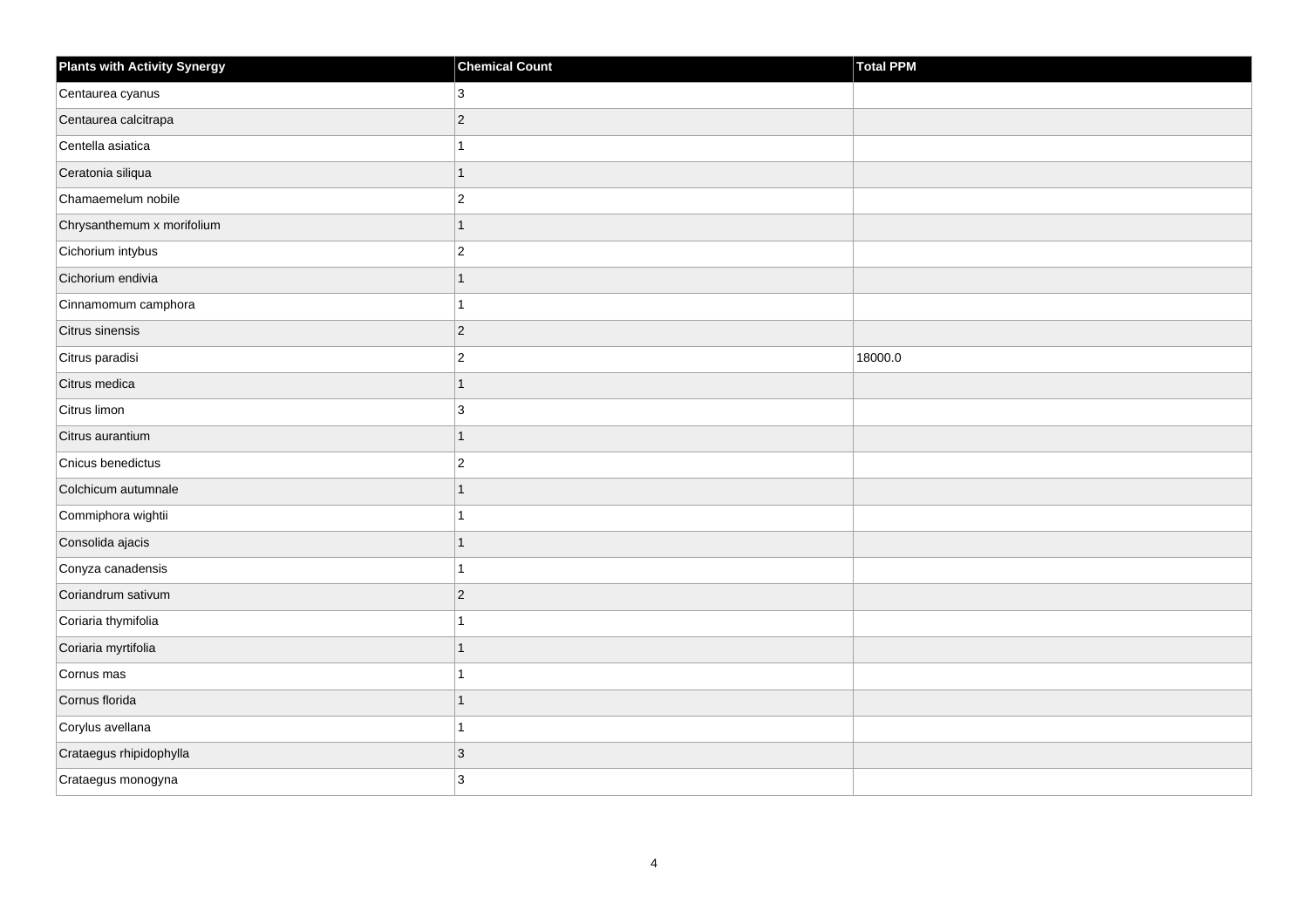| <b>Plants with Activity Synergy</b> | <b>Chemical Count</b> | Total PPM |
|-------------------------------------|-----------------------|-----------|
| Crataegus laevigata                 | $\mathbf{3}$          |           |
| Crataegus cuneata                   | 1                     |           |
| Crocus sativus                      | $\overline{1}$        |           |
| Croton lechleri                     | 1                     |           |
| Croton eluteria                     | $\overline{1}$        |           |
| Cucurbita pepo                      | 1                     |           |
| Cuminum cyminum                     | $\overline{1}$        |           |
| Curcuma longa                       | 1                     |           |
| Cuscuta reflexa                     | $\overline{1}$        |           |
| Cyamopsis tetragonoloba             | 1                     |           |
| Cymbopogon citratus                 | $\overline{c}$        |           |
| Cynara cardunculus                  | 3                     |           |
| Cytisus scoparius                   | $\overline{c}$        |           |
| Daphne genkwa                       | $\overline{2}$        |           |
| Daucus carota                       | $\mathbf{3}$          |           |
| Digitalis purpurea                  | $\mathbf 2$           |           |
| Digitalis lanata                    | $\overline{1}$        |           |
| Diospyros virginiana                | 1                     |           |
| Dodonaea viscosa                    | $\mathbf{1}$          |           |
| Drimys winteri                      | 1                     |           |
| Echinacea spp                       | $\mathbf{3}$          |           |
| Echinacea purpurea                  | $\overline{1}$        |           |
| Echinacea angustifolia              | 3                     |           |
| Elaeagnus angustifolia              | 1                     |           |
| Ephedra sinica                      | $\overline{1}$        |           |
| Equisetum arvense                   | 3                     |           |
| Eriobotrya japonica                 | 1                     |           |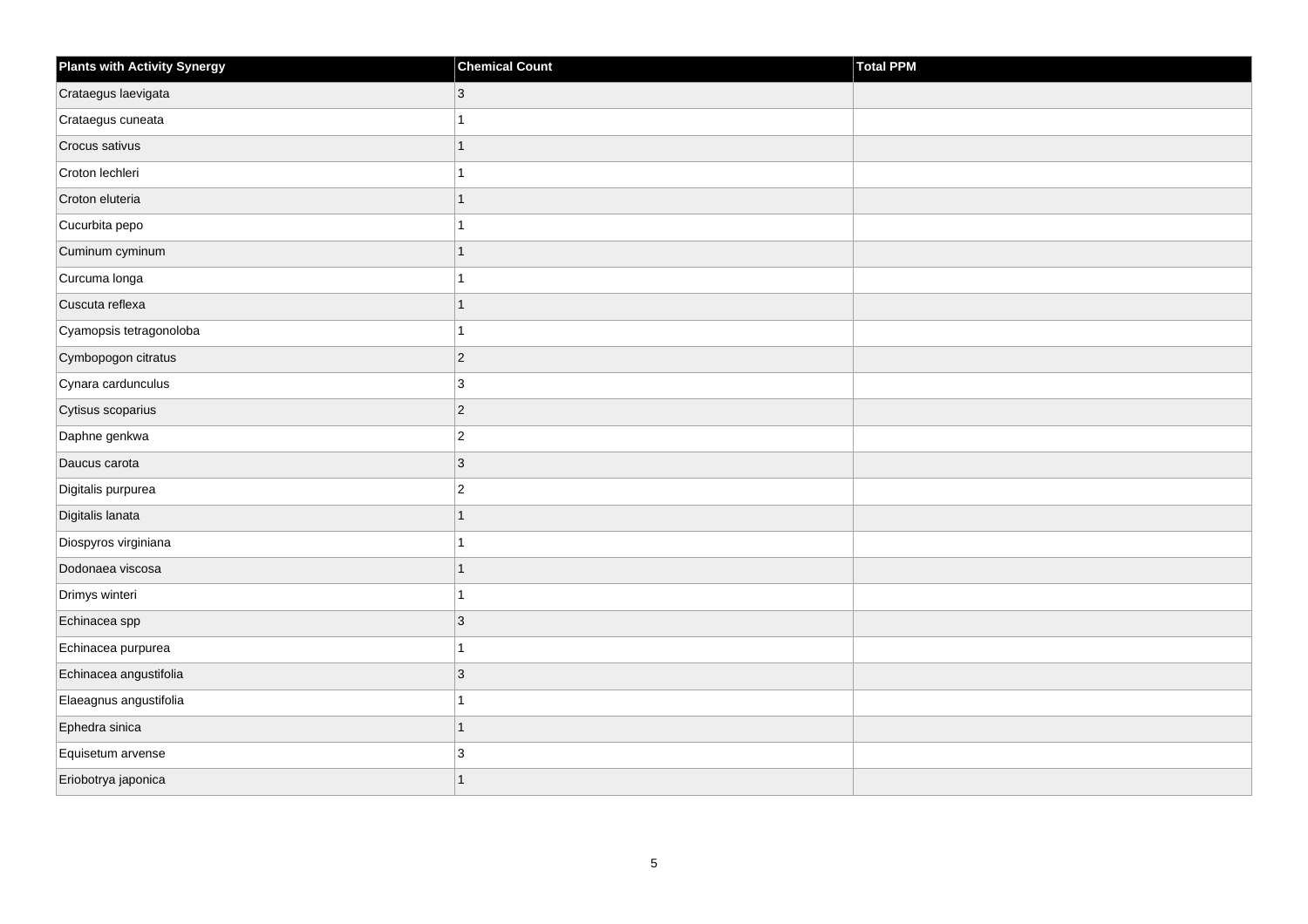| <b>Plants with Activity Synergy</b> | <b>Chemical Count</b> | Total PPM |
|-------------------------------------|-----------------------|-----------|
| Eriodictyon californicum            | 1                     |           |
| Eucalyptus wandoo                   | $\overline{1}$        |           |
| Eucalyptus globulus                 | 3                     |           |
| Eucommia ulmoides                   | $\overline{1}$        |           |
| Eupatorium perfoliatum              | 1                     |           |
| Euphorbia lathyris                  | 1                     |           |
| Euphorbia hirta                     | 1                     |           |
| Euphrasia officinalis               | 3                     |           |
| Fagopyrum esculentum                | 1                     |           |
| Fallopia japonica                   | $\overline{c}$        | 13400.0   |
| Ferula assa-foetida                 | 1                     |           |
| Ficus carica                        | $\overline{1}$        |           |
| Filipendula ulmaria                 | 1                     |           |
| Foeniculum vulgare                  | $\overline{c}$        |           |
| Forsythia suspensa                  | 1                     |           |
| Fragaria spp                        | $\overline{1}$        |           |
| Frangula purshiana                  | 1                     |           |
| Frangula alnus                      | $\overline{1}$        |           |
| Galega officinalis                  | $\overline{1}$        |           |
| Geranium thunbergii                 | $\overline{1}$        |           |
| Ginkgo biloba                       | 3                     |           |
| Glechoma hederacea                  | $\overline{c}$        |           |
| Glycine max                         | 1                     |           |
| Glycyrrhiza uralensis               | $\overline{1}$        |           |
| Glycyrrhiza glabra                  | $\overline{c}$        |           |
| Gossypium sp                        | $\overline{1}$        |           |
| Guazuma tomentosa                   | 1                     |           |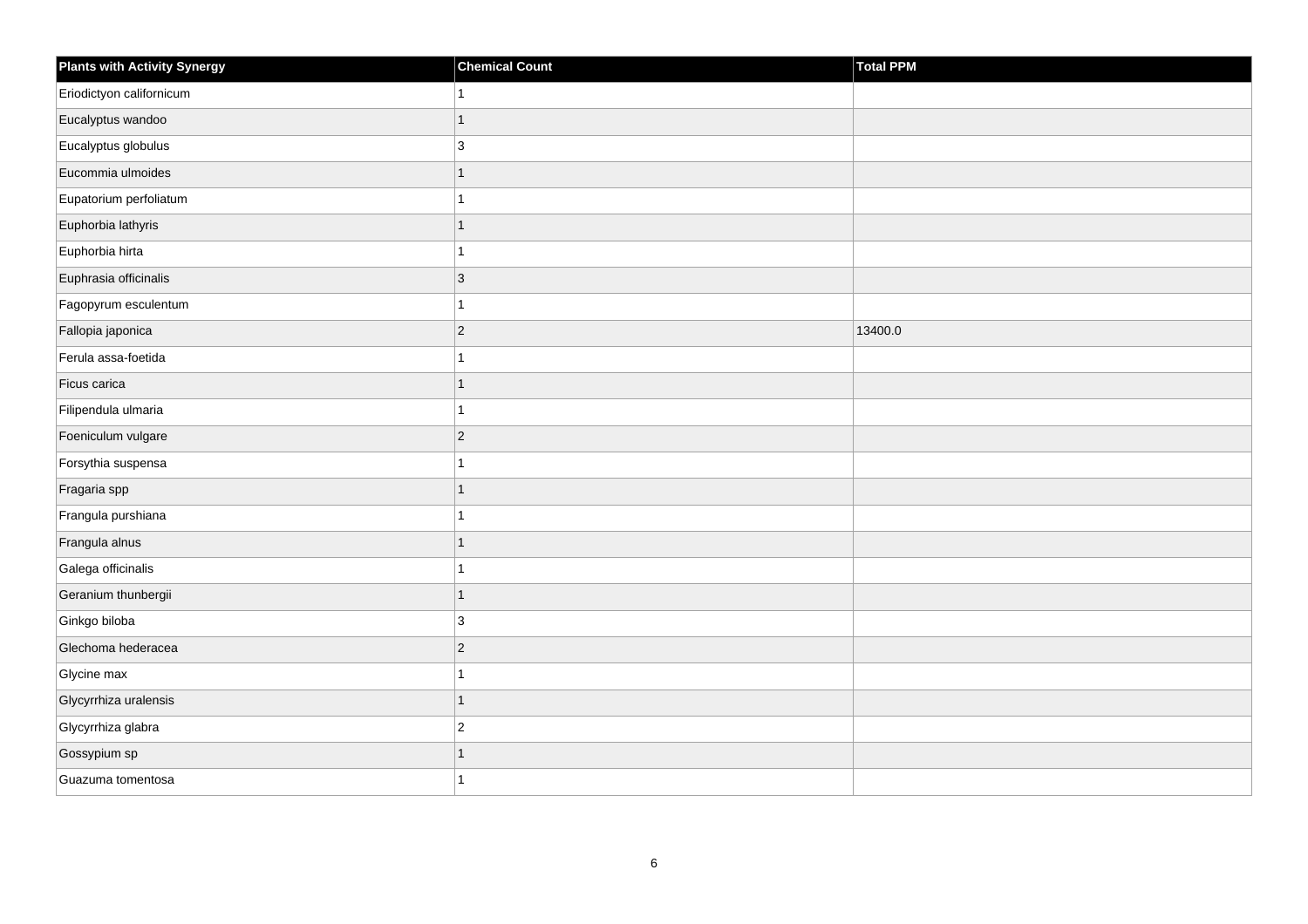| <b>Plants with Activity Synergy</b> | <b>Chemical Count</b> | Total PPM |
|-------------------------------------|-----------------------|-----------|
| Haematoxylum campechianum           |                       |           |
| Hamamelis virginiana                |                       |           |
| Harpagophytum procumbens            |                       |           |
| Helianthus annuus                   |                       | 1220.0    |
| Hibiscus rosa-sinensis              | 1                     |           |
| Hippophae rhamnoides                |                       |           |
| Holarrhena pubescens                | 1                     |           |
| Houttuynia cordata                  |                       |           |
| Humulus lupulus                     | 1                     |           |
| Hydnocarpus wightiana               | $\overline{c}$        |           |
| Hydrangea arborescens               | 1                     |           |
| Hypericum perforatum                | $\overline{2}$        |           |
| Hyssopus officinalis                | 1                     |           |
| Illicium verum                      |                       |           |
| Inula helenium                      |                       |           |
| Ipomoea batatas                     |                       |           |
| Isatis tinctoria                    |                       |           |
| Jatropha gossypifolia               |                       |           |
| Juglans regia                       | 1                     |           |
| Juglans nigra                       |                       |           |
| Juncus effusus                      |                       |           |
| Juniperus sabina                    | 1                     |           |
| Juniperus communis                  | $\overline{2}$        |           |
| Kalanchoe spathulata                |                       |           |
| Kalanchoe pinnata                   | $\overline{1}$        |           |
| Lactuca sativa                      | $\overline{c}$        |           |
| Laurus nobilis                      |                       |           |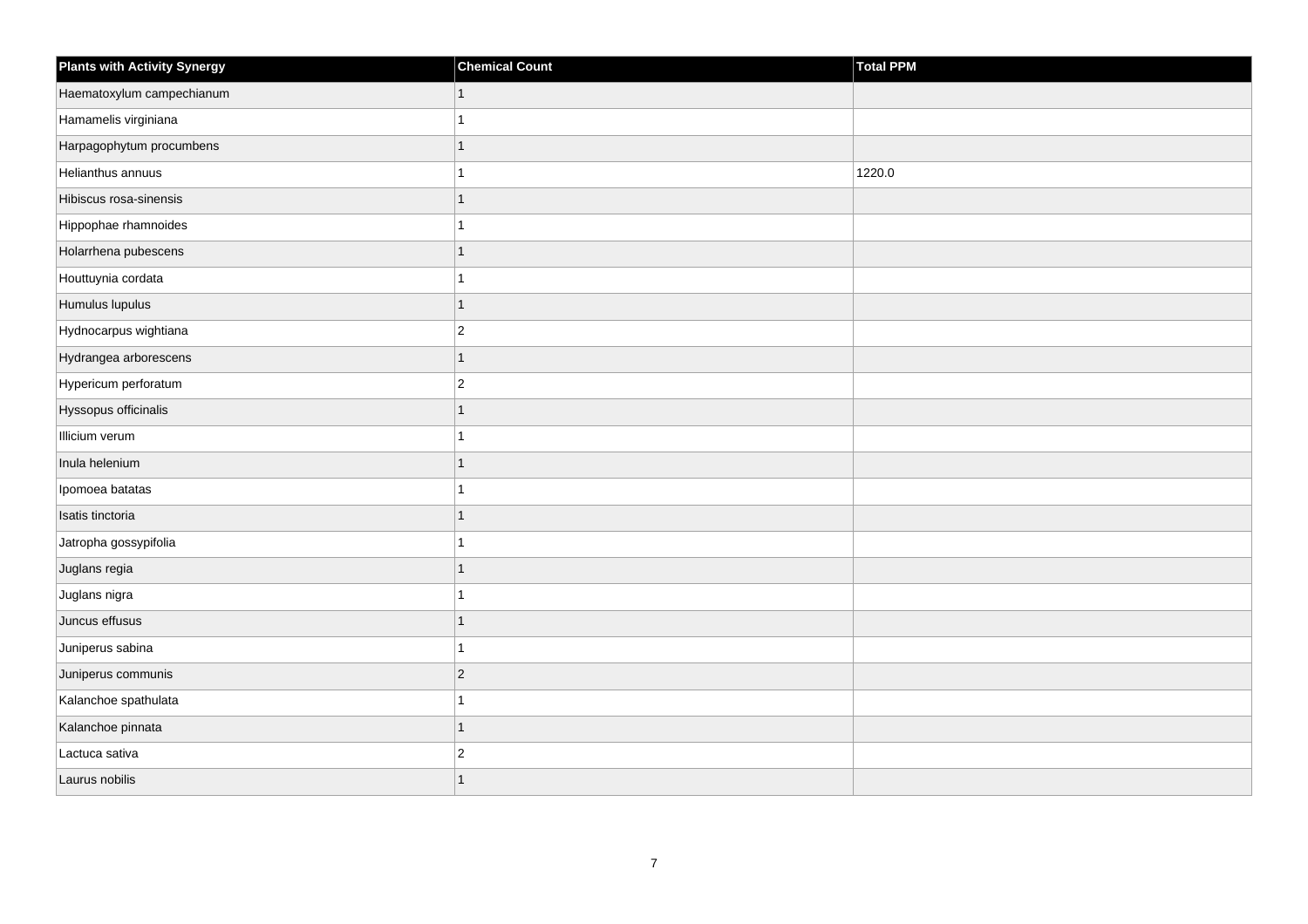| <b>Plants with Activity Synergy</b> | <b>Chemical Count</b> | Total PPM |
|-------------------------------------|-----------------------|-----------|
| Lavandula angustifolia              |                       |           |
| Lawsonia inermis                    | 1                     |           |
| Ledum palustre                      |                       |           |
| Leonurus cardiaca                   | 1                     |           |
| Ligustrum lucidum                   |                       |           |
| Ligustrum japonicum                 | 1                     |           |
| Linum usitatissimum                 | $\overline{2}$        |           |
| Lippia dulcis                       | 1                     |           |
| Lonicera japonica                   |                       |           |
| Ludwigia perennis                   | 1                     |           |
| Ludwigia adscendens                 |                       |           |
| Lycium chinense                     |                       |           |
| Lycopersicon esculentum             | 1                     |           |
| Lycopodium clavatum                 | $\overline{2}$        |           |
| Maclura pomifera                    | 3                     |           |
| Magnolia officinalis                | $\overline{1}$        |           |
| Magnolia kobus                      |                       |           |
| Magnolia denudata                   |                       |           |
| Malus domestica                     | 3                     | 526.0     |
| Mangifera indica                    |                       |           |
| Maranta arundinacea                 |                       |           |
| Marrubium vulgare                   | $\overline{3}$        |           |
| Matricaria recutita                 | 3                     |           |
| Medicago sativa                     | $\overline{c}$        |           |
| Melia azedarach                     | 1                     |           |
| Melilotus officinalis               | 1                     |           |
| Mentha x rotundifolia               | $\overline{2}$        |           |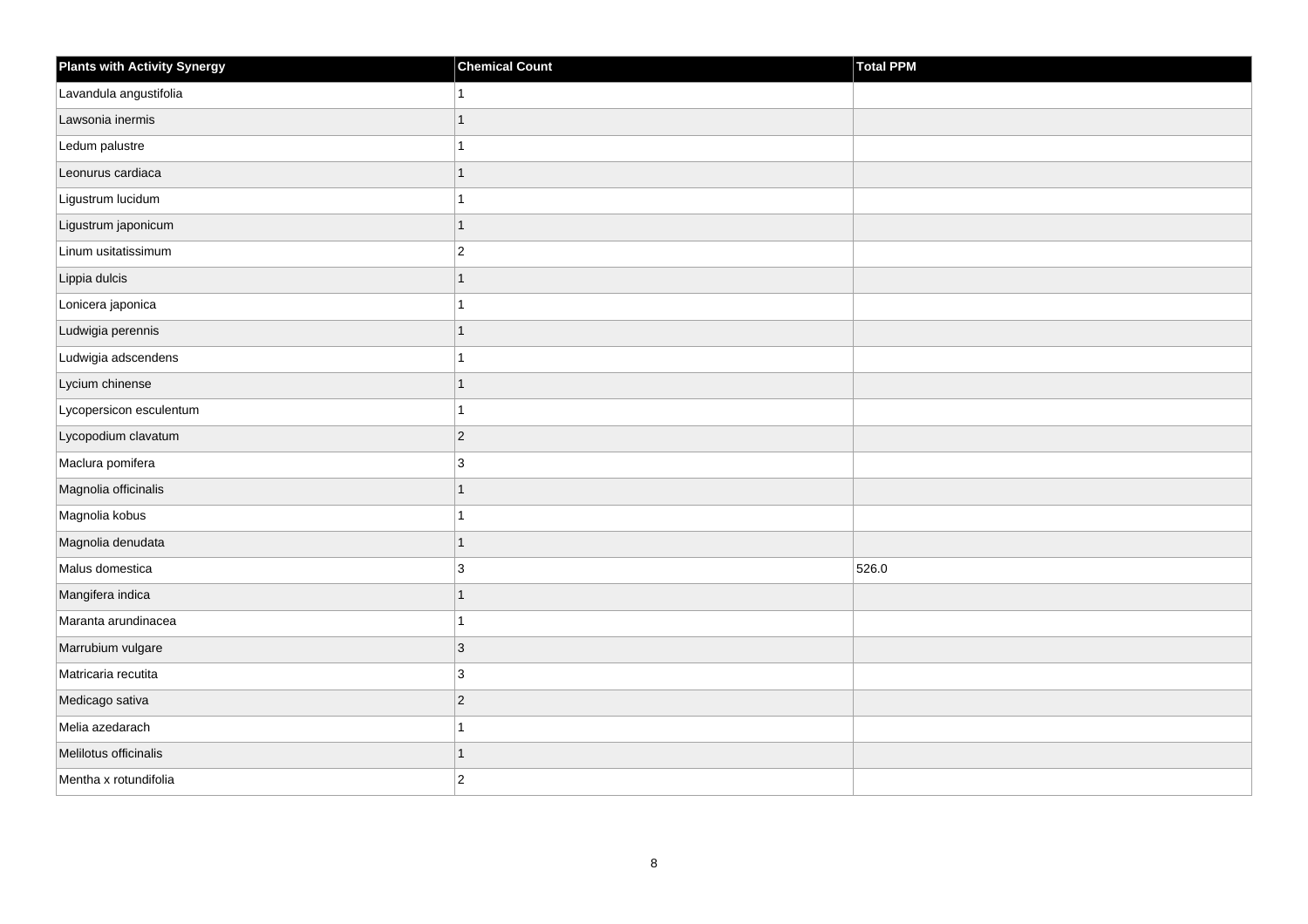| <b>Plants with Activity Synergy</b> | <b>Chemical Count</b> | Total PPM |
|-------------------------------------|-----------------------|-----------|
| Mentha x piperita                   | 1                     |           |
| Mentha spicata                      | $\overline{2}$        |           |
| Mentha arvensis var. piperascens    |                       |           |
| Mentha aquatica                     |                       |           |
| Menyanthes trifoliata               | 1                     |           |
| Moringa oleifera                    |                       |           |
| Morus alba                          | $\overline{2}$        |           |
| Musa x paradisiaca                  |                       |           |
| Myrciaria dubia                     | 1                     |           |
| Myristica fragrans                  |                       |           |
| Myrtus communis                     | 1                     |           |
| Nelumbo nucifera                    | $\overline{2}$        |           |
| Nerium oleander                     | $\overline{1}$        |           |
| Nicotiana tabacum                   |                       |           |
| Nigella sativa                      | 1                     |           |
| Ocimum tenuiflorum                  | $\overline{2}$        |           |
| Ocimum basilicum                    | 3                     |           |
| Oenothera biennis                   |                       | 414000.0  |
| Olea europaea                       | $\overline{3}$        |           |
| Ononis spinosa                      | 3                     |           |
| Opuntia ficus-indica                | 1                     |           |
| Origanum vulgare                    | 3                     |           |
| Paeonia suffruticosa                |                       |           |
| Paeonia moutan                      |                       |           |
| Paeonia lactiflora                  | 1                     |           |
| Panax notoginseng                   |                       |           |
| Passiflora incarnata                | 3                     |           |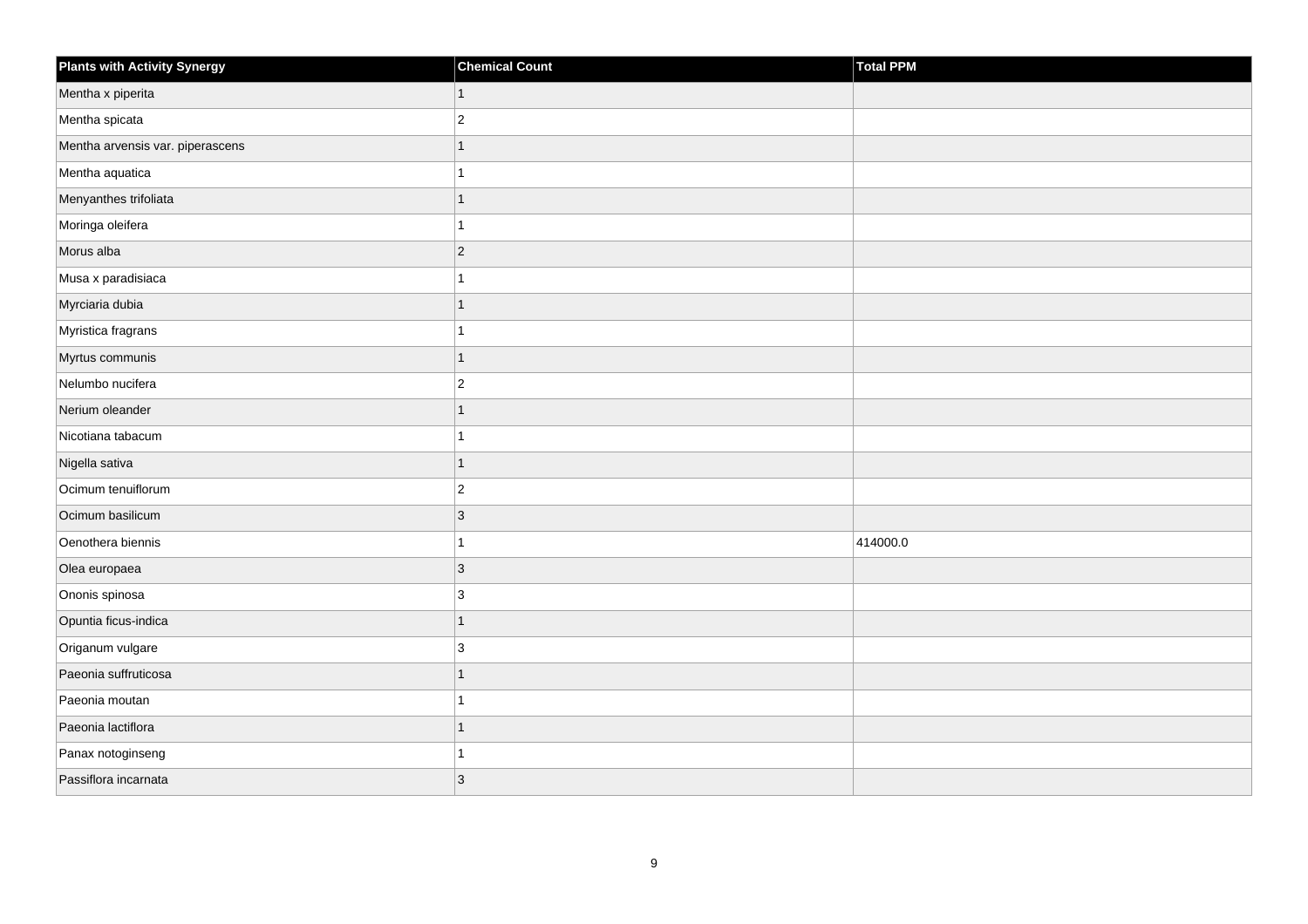| <b>Plants with Activity Synergy</b> | <b>Chemical Count</b> | <b>Total PPM</b> |
|-------------------------------------|-----------------------|------------------|
| Pastinaca sativa                    |                       |                  |
| Perilla frutescens                  | 3                     |                  |
| Persea americana                    |                       |                  |
| Petasites hybridus                  | 1                     |                  |
| Petroselinum crispum                | $\overline{2}$        |                  |
| Peucedanum ostruthium               | 1                     | 6720.0           |
| Phaseolus vulgaris                  | $\overline{2}$        |                  |
| Phoenix dactylifera                 | $\overline{2}$        |                  |
| Phyllanthus niruri                  |                       |                  |
| Phyllanthus emblica                 | 1                     |                  |
| Physalis alkekingi                  |                       |                  |
| Pimpinella anisum                   | 3                     |                  |
| Pinus sylvestris                    | $\overline{c}$        |                  |
| Pinus mugo                          | $\overline{2}$        |                  |
| Piper nigrum                        | $\overline{c}$        |                  |
| Pistacia lentiscus                  | $\overline{1}$        |                  |
| Plantago ovata                      |                       |                  |
| Plantago major                      | $\overline{2}$        |                  |
| Plumeria acutifolia                 | 1                     |                  |
| Podophyllum pleianthum              |                       |                  |
| Podophyllum peltatum                |                       | 100000.0         |
| Podophyllum hexandrum               | $\overline{1}$        |                  |
| Pogostemon cablin                   |                       |                  |
| Polygonum multiflorum               | $\overline{2}$        |                  |
| Polygonum hydropiperoides           | 1                     |                  |
| Polygonum hydropiper                |                       |                  |
| Polygonum aviculare                 |                       |                  |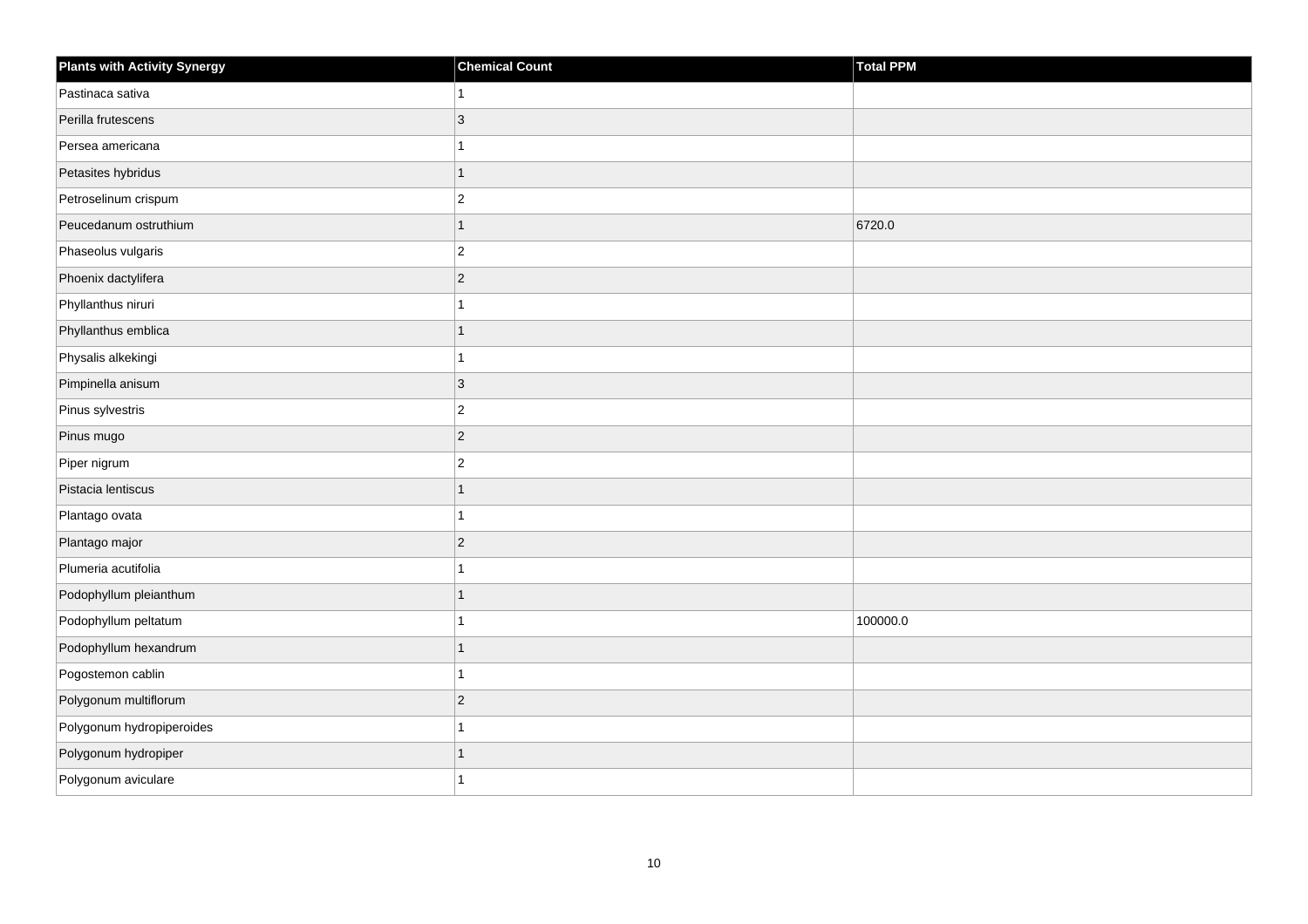| <b>Plants with Activity Synergy</b> | <b>Chemical Count</b> | Total PPM |
|-------------------------------------|-----------------------|-----------|
| Populus tacamahacca                 | 1                     |           |
| Portulaca oleracea                  |                       | 20.0      |
| Prosopis juliflora                  | $\vert$ 2             |           |
| Prunella vulgaris                   | $\overline{2}$        |           |
| Prunus spinosa                      | 1                     |           |
| Prunus serotina                     |                       |           |
| Prunus persica                      | 1                     |           |
| Prunus laurocerasus                 |                       |           |
| Prunus dulcis                       |                       |           |
| Prunus domestica                    |                       |           |
| Prunus cerasus                      | $\overline{2}$        |           |
| Prunus armeniaca                    |                       |           |
| Psidium guajava                     | 1                     |           |
| Psidium cattleianum                 |                       |           |
| Pteridium aquilinum                 | 1                     |           |
| Pueraria montana                    | $\overline{c}$        |           |
| Punica granatum                     | 3                     |           |
| Pyrus communis                      |                       | 56.0      |
| Quercus velutina                    | 1                     |           |
| Quercus robur                       |                       |           |
| Quercus infectoria                  |                       |           |
| Quercus alba                        |                       |           |
| Rheum rhabarbarum                   |                       |           |
| Rheum palmatum                      |                       |           |
| Rheum officinale                    | $\overline{1}$        |           |
| Rhododendron dauricum               |                       |           |
| Rhus toxicodendron                  |                       |           |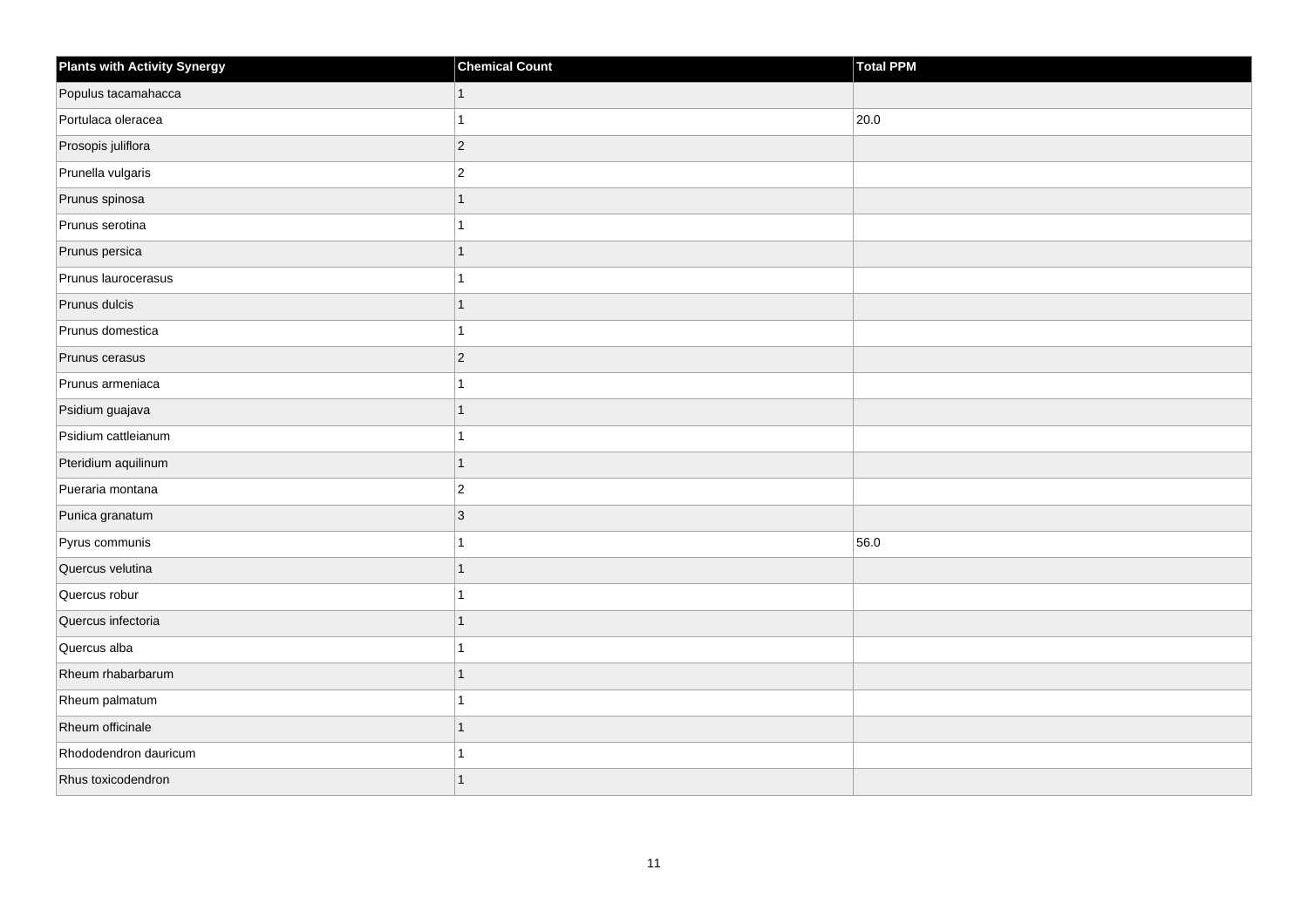| <b>Plants with Activity Synergy</b> | <b>Chemical Count</b> | Total PPM |
|-------------------------------------|-----------------------|-----------|
| Rhus coriaria                       |                       |           |
| Ribes nigrum                        | 1                     |           |
| Ricinus communis                    |                       |           |
| Rosa spp                            |                       |           |
| Rosa damascena                      |                       |           |
| Rosmarinus officinalis              | $ 2\rangle$           |           |
| Rubus idaeus                        |                       |           |
| Rumex crispus                       | $ 2\rangle$           |           |
| Rumex acetosella                    | 1                     |           |
| Rumex acetosa                       | $ 2\rangle$           |           |
| Ruta graveolens                     |                       |           |
| Salix alba                          | $ 2\rangle$           |           |
| Salvia officinalis                  | $\vert$ 2             |           |
| Sambucus nigra                      | 1                     |           |
| Sambucus canadensis                 |                       |           |
| Sanguisorba officinalis             | 1                     |           |
| Sanguisorba minor                   |                       |           |
| Santolina chamaecyparissus          |                       |           |
| Satureja montana                    | 1                     |           |
| Schinus terebinthifolius            |                       |           |
| Schinus molle                       | $\overline{2}$        |           |
| Schizonepeta tenuifolia             | 1                     |           |
| Scutellaria lateriflora             | $\vert$ 2             |           |
| Scutellaria galericulata            | $ 2\rangle$           |           |
| Scutellaria baicalensis             | 1                     |           |
| Senna occidentalis                  | $\vert$ 2             |           |
| Senna obtusifolia                   |                       | 3600.0    |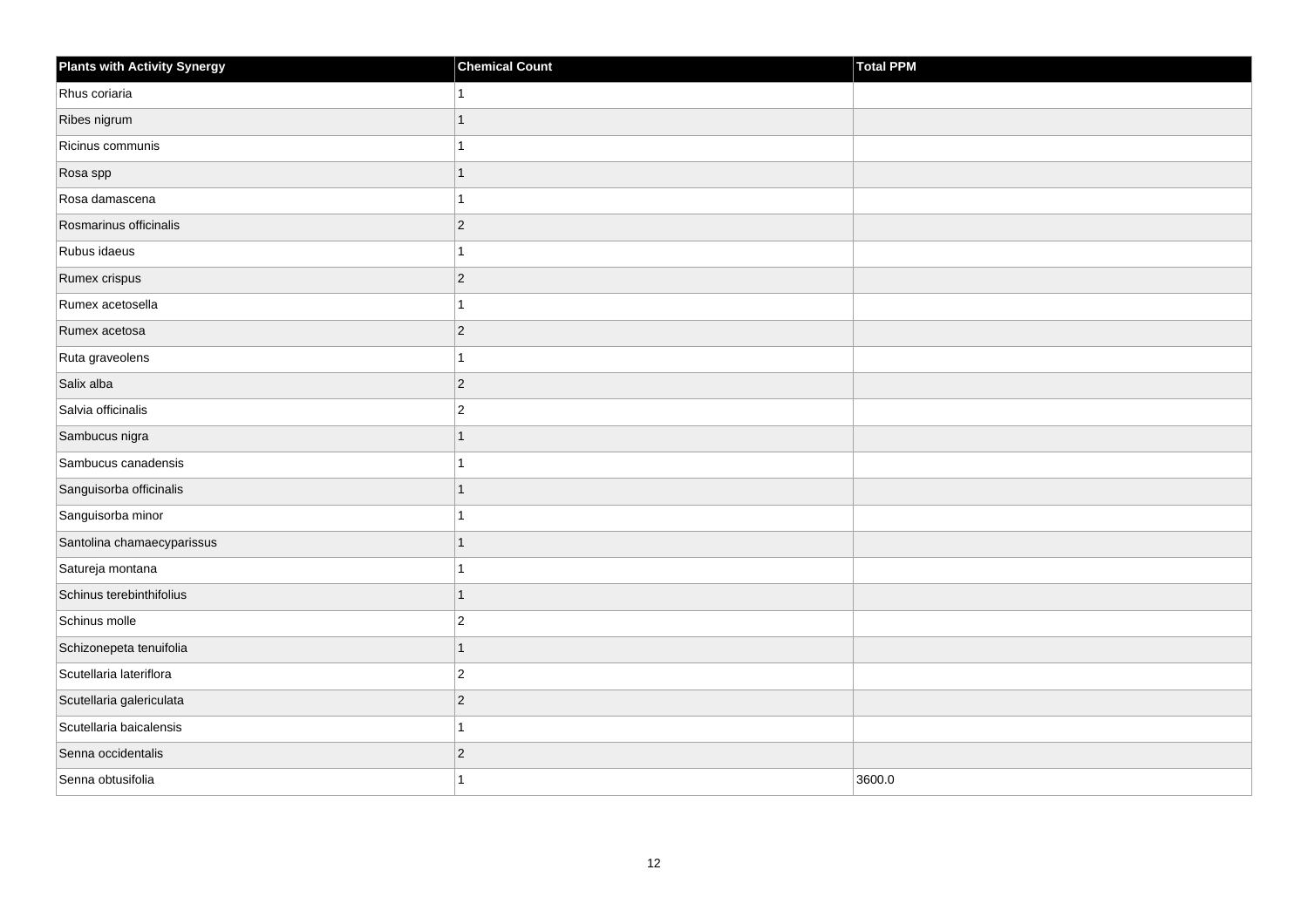| <b>Plants with Activity Synergy</b> | <b>Chemical Count</b> | Total PPM |
|-------------------------------------|-----------------------|-----------|
| Senna alata                         | 1                     |           |
| Serenoa repens                      | 1                     |           |
| Silybum marianum                    | $ 3\rangle$           |           |
| Solanum tuberosum                   | $\overline{2}$        |           |
| Solidago virgaurea                  | 1                     |           |
| Solidago gigantea                   | 1                     |           |
| Sophora japonica                    | 1                     |           |
| Sorbus aucubaria                    | 1                     |           |
| Spartium junceum                    | $\mathbf{1}$          |           |
| Spinacia oleracea                   | 1                     | 38.0      |
| Stachys officinalis                 | 1                     |           |
| Stellaria media                     | $\sqrt{2}$            |           |
| Syzygium aromaticum                 | 1                     |           |
| Tabebuia impetiginosa               | 1                     |           |
| Tagetes patula                      | $ 2\rangle$           | 704.0     |
| Tagetes minuta                      | $\vert$ 2             | 850.0     |
| Tagetes erecta                      | 1                     | 760.0     |
| Tanacetum vulgare                   | $ 2\rangle$           |           |
| Taraxacum officinale                | 2                     |           |
| Terminalia ivorensis                | 1                     |           |
| Terminalia chebula                  | 1                     |           |
| Terminalia catappa                  | 1                     |           |
| Terminalia arjuna                   | 1                     |           |
| Tetraclinis articulata              | 1                     |           |
| Teucrium scordium                   | $\mathbf{1}$          |           |
| Teucrium polium                     | $\overline{c}$        |           |
| Teucrium montanum                   | 1                     |           |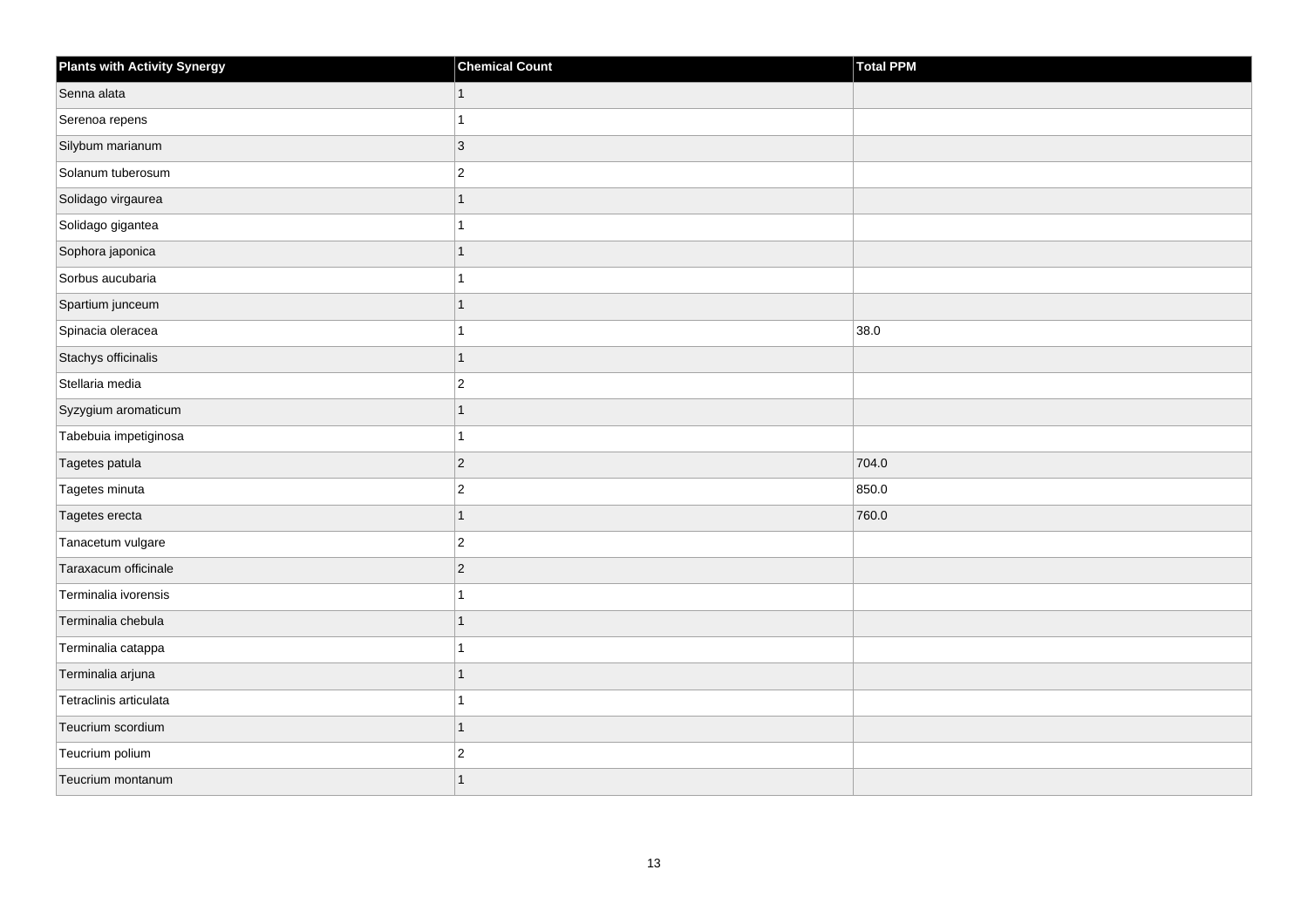| <b>Plants with Activity Synergy</b> | <b>Chemical Count</b> | Total PPM |
|-------------------------------------|-----------------------|-----------|
| Teucrium botrys                     |                       |           |
| Theobroma cacao                     | $\overline{2}$        |           |
| Thespesia populnea                  |                       |           |
| Thevetia peruviana                  | 1                     |           |
| Thymus vulgaris                     | $\overline{2}$        |           |
| Thymus serpyllum                    |                       |           |
| Tilia sp.                           |                       |           |
| Tragopogon porrifolius              | 1                     |           |
| Tribulus terrestris                 |                       |           |
| Tridax procumbens                   | $\overline{2}$        |           |
| Trifolium pratense                  |                       |           |
| Trigonella foenum-graecum           | 3                     |           |
| Triticum aestivum                   | $\overline{c}$        |           |
| Tussilago farfara                   | 1                     |           |
| Uncaria catechu                     |                       |           |
| Urginea maritima                    | 1                     |           |
| Urtica dioica                       |                       |           |
| Vaccinium vitis-idaea               |                       |           |
| Vaccinium myrtillus                 | 1                     |           |
| Vaccinium macrocarpon               | $\overline{2}$        | 500.0     |
| Vaccinium corymbosum                | $\overline{2}$        |           |
| Valeriana officinalis               | $\overline{3}$        |           |
| Viburnum opulus                     |                       |           |
| Vigna radiata                       |                       |           |
| Viola tricolor                      | 1                     |           |
| Viola odorata                       |                       |           |
| Vitex agnus-castus                  |                       |           |